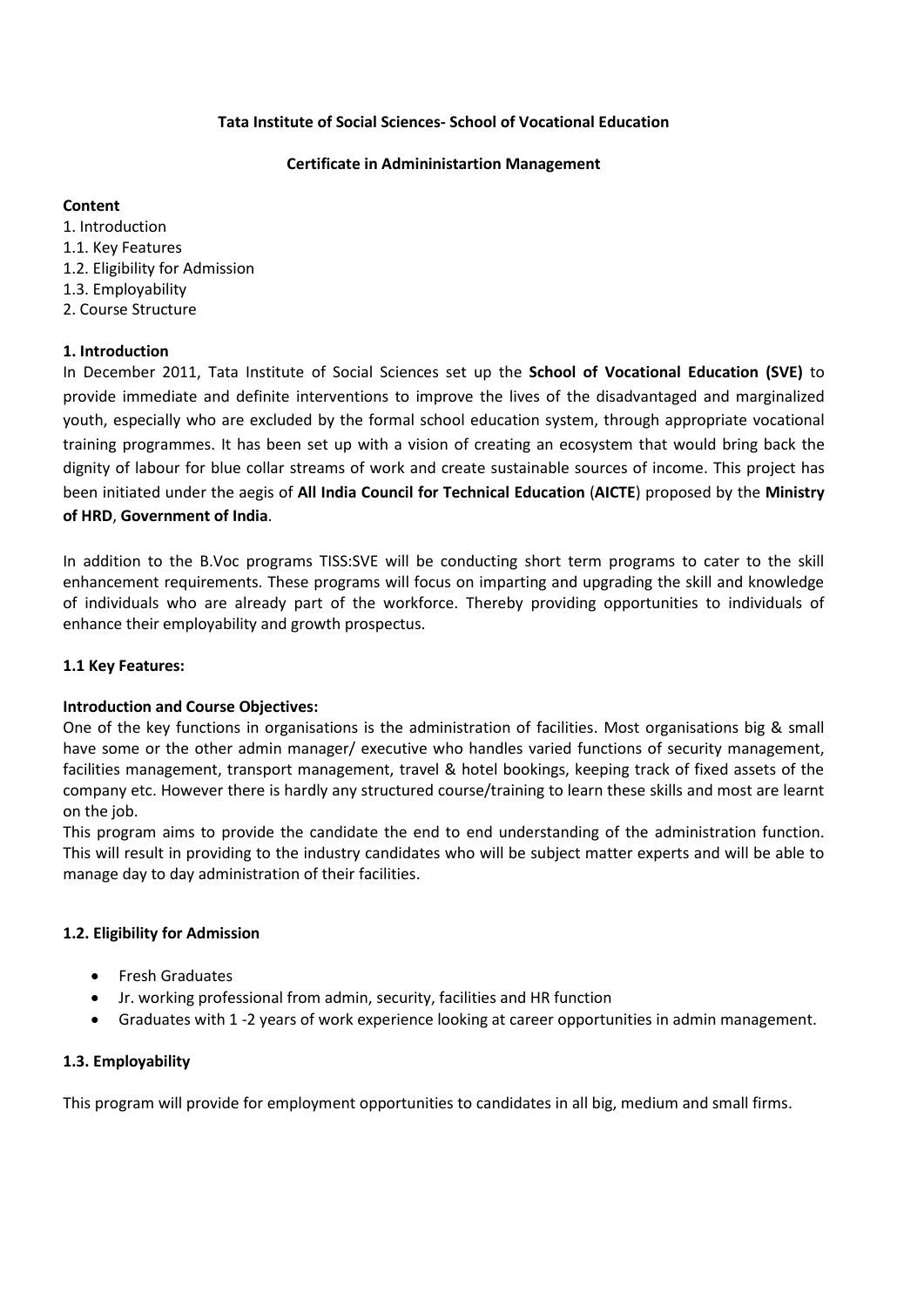## **2. Course Structure**

The course in Admin Management will cover 120 hours of classroom training and 30 hours of project work and testing. Internship in organisations is recommended wherever possible.

## **3. Examination and Assessment**

Students will be assessed on project work and a written examination that will be conducted at the end of the course

# **Syllabus for Course in Admin Management**

### **Introduction:**

The gamut of activities in which an admin manger is involved depends on various factors, be it the size and speard of the organisation or the kind of business it is involved in. This course shall broadly cover most aspects that any admin person may have to deal with.

### **Main Concepts:**

- 1. Management of facilities & Security
- 2. Asset Management
- 3. Statutory compliances
- 4. Vendor management
- 5. Procurement/Negotiations
- 6. Concierge Services
- 7. Front Office Management

### **Learning Objectives:**

- Be able to appoint and monitor vendors for security & facility management.
- Will be able to understand & negotiate terms of contracts with various vendors
- Be able to mange cost effective concierge service to the company staff
- Will be able to list out all the statutory compliance requirements
- Generate the returns for statutory compliances & assist in conduct of audits
- Will be able to account for and maintain all fixed assets of the office/organisation

### **Course Content:**

- Security Management
	- 1. PSARA Act
	- 2. Attendance & billing
	- 3. Contract terms & conditions
- Facilities Management
	- 1. Equipments required for cleaning
	- 2. Managing/accounting for consumables
	- 3. Monitoring of performance
	- 4. Contract terms & conditions
- Statutory compliances